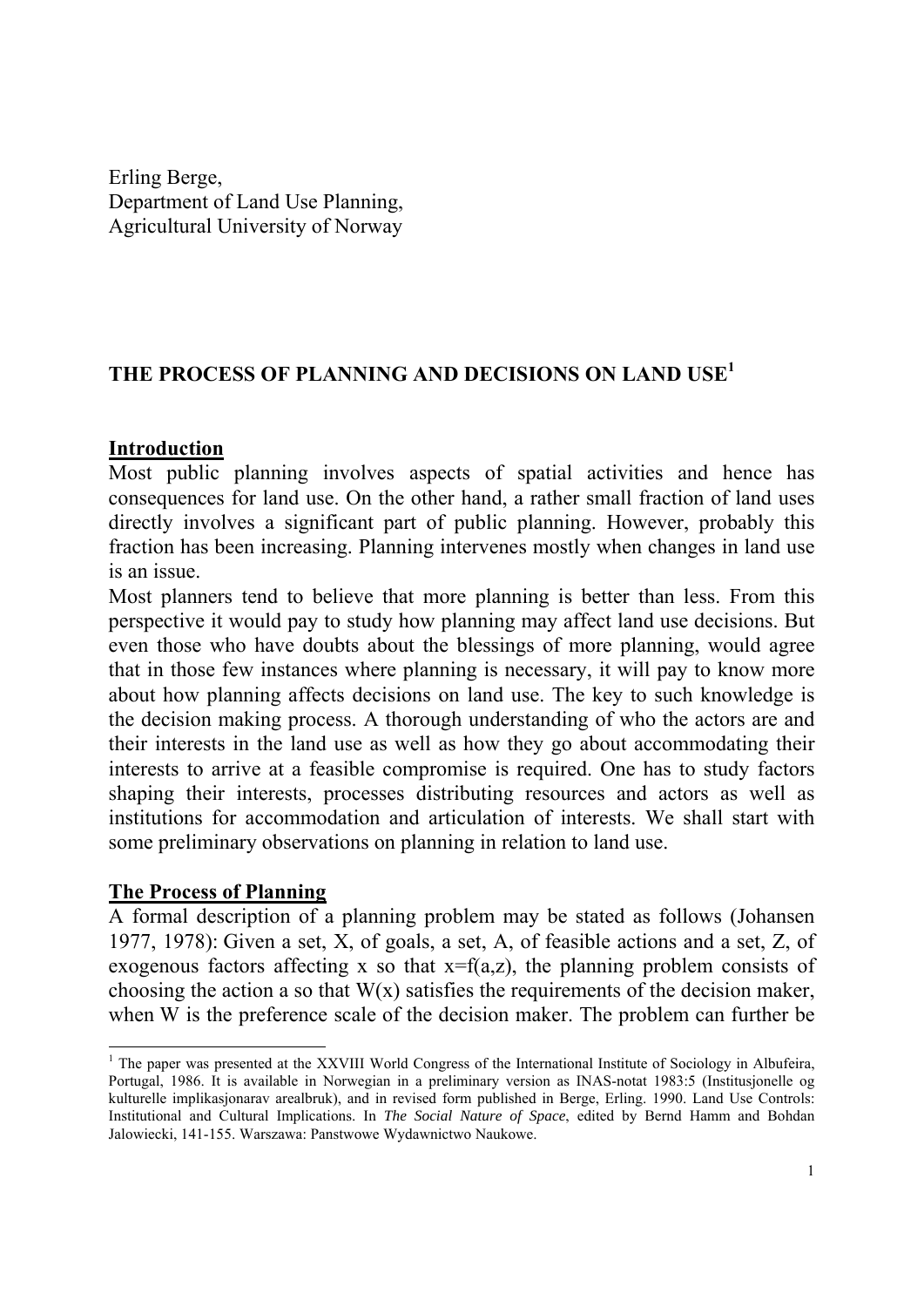specified to consist of 1) delimiting the set of possible actions, X, 2) specification of the functioning of the system, f, 3) listing of the exogenous factors, Z, 4) establish the preference scale, W, 5) predict the values of z for all values of a and 6) choosing the (a,z) which optimizes  $W(x)$ . As a formal description, it gives an impressive characterization of the complexities of the problem, yet it is an understatement of the real difficulties involved in public planning.

In general, there is no agreement on what the set of goals or the set of feasible solutions consist of, and, of course, there are fights over the preference scale. The sets X, A, and the function W which planners would like to take as given are, if not unknown, at least extremely fuzzy sets. This fact shapes the planning process as much as the objective complexities of the problem. The uncertainties introduced into planning by the fuzzy quality of the premises of the problem can, according to Christensen (1985), be said to delimit four types of planning approaches.

#### 1. Rational application of knowledge.

If there is agreement on goals  $(X)$  and means  $(A)$ , the problem is the one described by Johansen. It "merely" consists of finding out how the system functions and predicting how the exogenous variables will behave during the implementation of the chosen action a. This leaves out the problem of changes in W (but some simplifications must be allowed).

#### 2. Planning as societal learning.

Assuming that there is agreement on goals but disagreement on means, one may conceive of planning as a societal learning process. Trying out action after action, often in small-scale experiments, one tries to observe (evaluations) whether the goal is closer or not. If the goal is reachable at all, one will in time, and everything else constant, find out how to reach it. Planning in such conditions is often called incrementalistic. However, since other things never are equal, policy often come out as muddling through or simple and pure chaos.

3. Planning as a bargaining process.

If there is no agreement on goals, but agreement on means for reaching the various goals, the planning process, consists in functioning as a go-between for the various agents, proposing compromises and accommodations until some goal can be agreed upon. Here one finds the various branches of advocacy planning, participatory planning etc.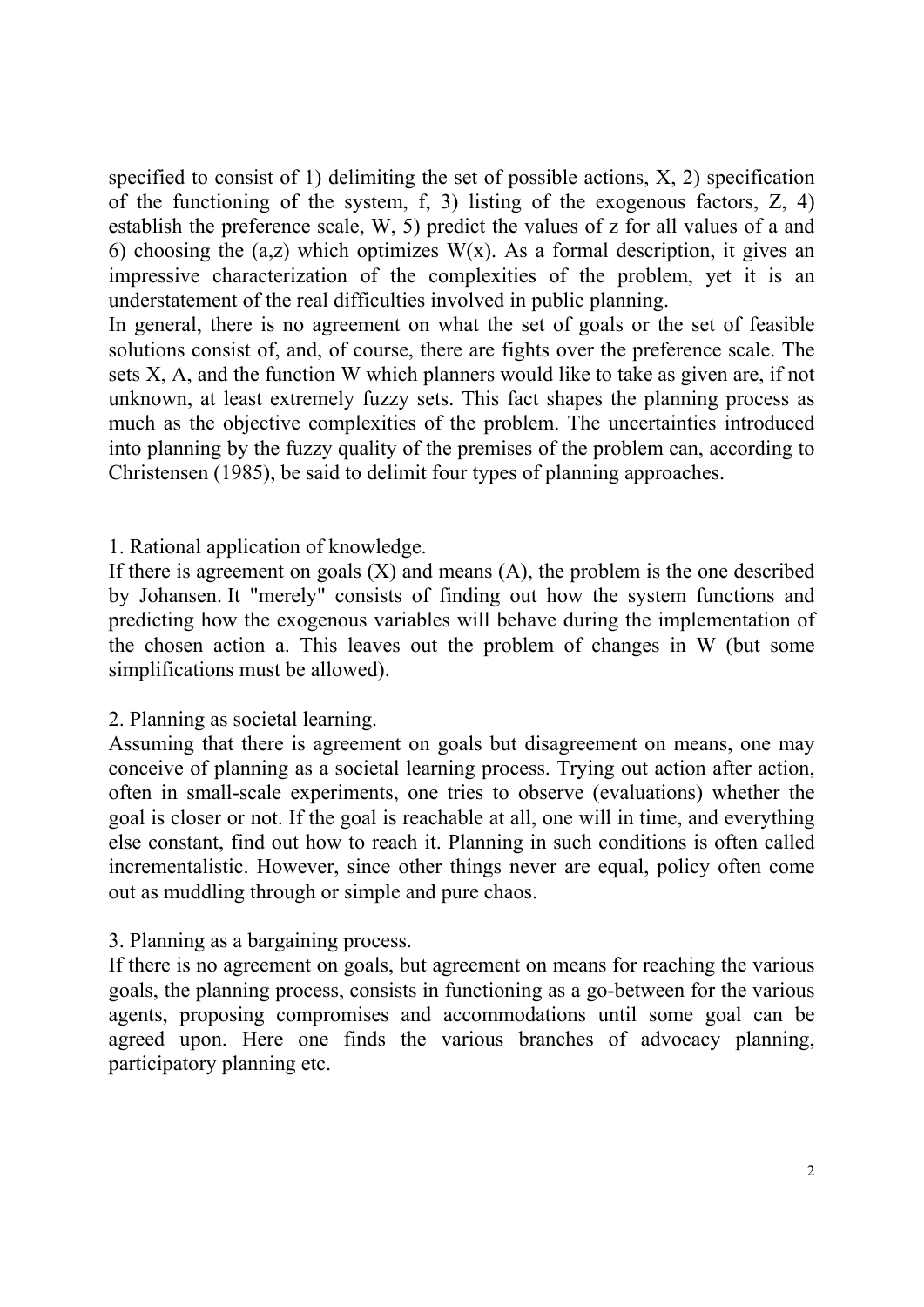4. Planning as creation of order out of chaos.

Often enough there is no agreement on either goals or means. In this case planning may be seen as a conscious effort by a public to find out about itself. It may be a combination of case 3 and 2. However, one should be aware that any statement on goals and means will emphasize some goal x and some means a, to the exclusion of others, and this may not only be a result of the preference scale W of the planners rather than the public. It may also be that the methodology of the planners or the available data, biases the statement. In order to balance the inevitable biases of planners and planning in this case, one ought to have competing planning teams with different approaches to planning to ensure the public has some access to the variety of interpretations a chaotic reality may offer. Even so the planners should be prepared to go several rounds with bargaining and learning before concluding on any proposal for action. Meanwhile the system changes and conditions deteriorate elsewhere. Agreed upon plans are very likely to be obsolete before they can be implemented.

There seems to be no way for all planning to be conducted as the simple application of agreed upon means to agreed upon goals. Fortunately, one could say. It would have been dull just to fight over preference scales.

## **Planning of Land Use**

A further useful classification of planning may be obtained by a suitable classification of the goals of the planning process. It could be helpful to think of those qualities of motivational entities that make them more or less desirable as their value. A useful classification of different types of value of motivational entities is obtained by distinguishing between those containing divisible or indivisible values and those containing alienable or inalienable values (Berge 1981). This gives four basic types of value that may be labelled use value, strategic value, prestige value and community value. The price or exchange value (E) of a motivational entity may then be thought of as a function of use value (U), strategic value (S), prestige value (P), and community value (C):  $E=f(U,S,P,C)$  where the function f is determined by negotiations between buyer and seller. The preference scales of the buyer and seller as well as the available information on U, S, P, and C shape these negotiations.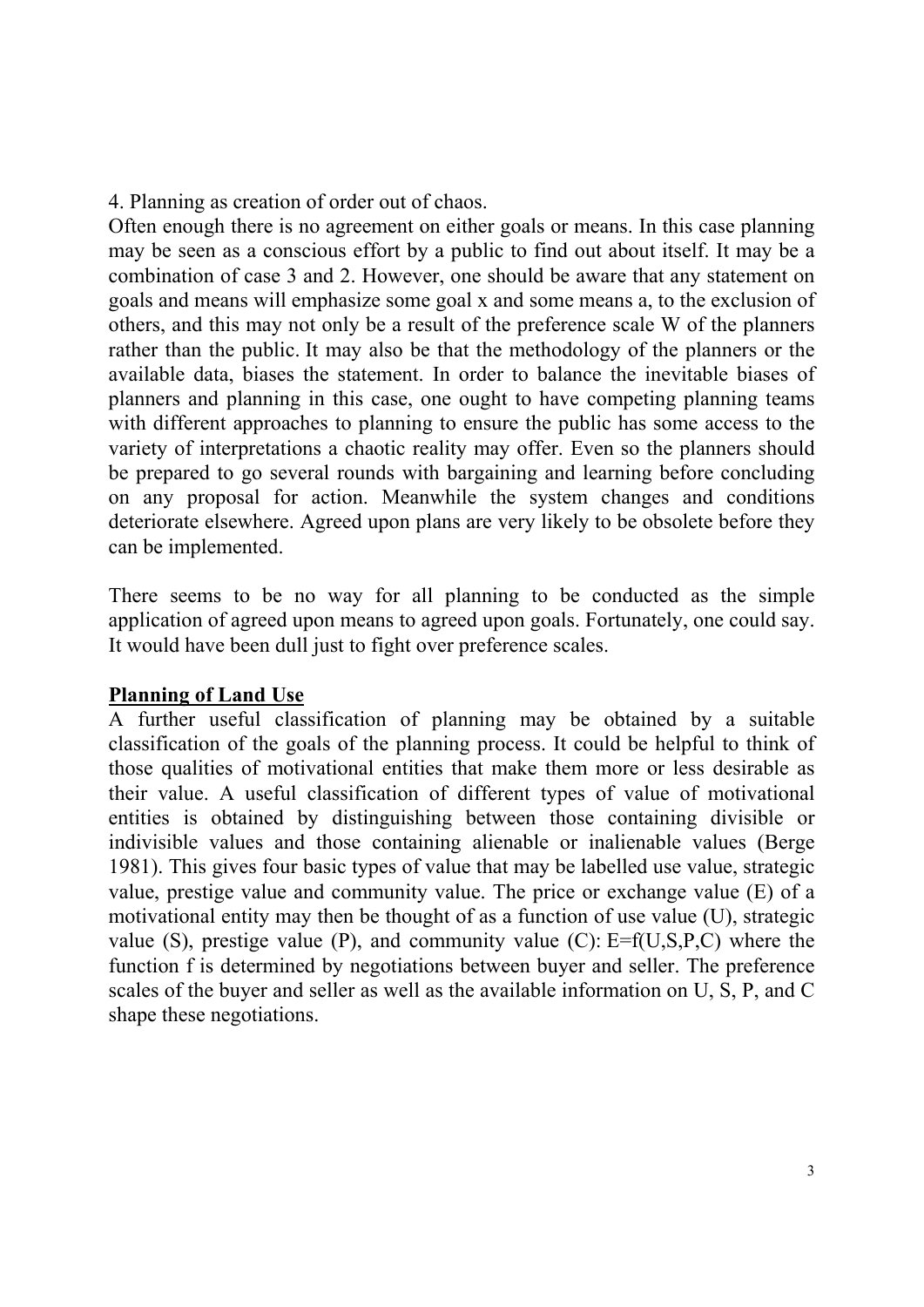TABLE 1 FOUR BASIC TYPES OF VALUE AFFECTED BY LAND USE PLANNING

\_\_\_\_\_\_\_\_\_\_\_\_\_\_\_\_\_\_\_\_\_\_\_\_\_\_\_\_\_\_\_\_\_\_\_\_\_\_\_\_\_\_\_\_\_\_\_\_\_\_\_\_\_\_\_\_\_\_\_\_\_\_\_\_

| MOTIVATING   ALIENABLE<br><b>VALUES</b><br><b>ACTION</b> |                          | <b>INALIENABLE</b>               |
|----------------------------------------------------------|--------------------------|----------------------------------|
| DIVISIBLE                                                | <b>USE VALUE</b>         | <b>STRATEGIC</b><br>VALUE        |
| <b>INDIVISIBLE</b>                                       | <b>PRESTIGE</b><br>VALUE | <b>COMMUNITY</b><br><b>VALUE</b> |

The distinction between these types of value is important because the social process generated by the production and distribution of the various kinds of value are different. Public planning is involved in the production of all these types of value and should take due consideration for the difference in the process generated. One difficulty, however, is that many motivational entities, and land in particular, contain all four types of value.

Land as such is not a result of a planning process. However, *land use* may be seen as something we produce through the construction of necessary infrastructure. Hence planning of land use is concerned with the production of all four types of value. This may be one of the fundamental difficulties facing land use planning. For not only will different kinds of goals require different approaches to planning, but the various types of value of the goals, has to be treated at the same time and in the same plan.

However, the various kinds of land use are not all concerned with all kinds of value to the same degree. It is possible to delimit classes of land use where use value, strategic value, prestige value or community value is predominant.

1. Use value in land use.

To this group belong most ordinary buildings designed and built for private or public ownership and consumption. The problematic aspects here lie in the adjustments to other kinds of goals with different types of value.

2. Strategic value in land use.

To this group belong all kinds of communication infrastructure. The problematic aspects of planning lies in the distributional consequences of differential access to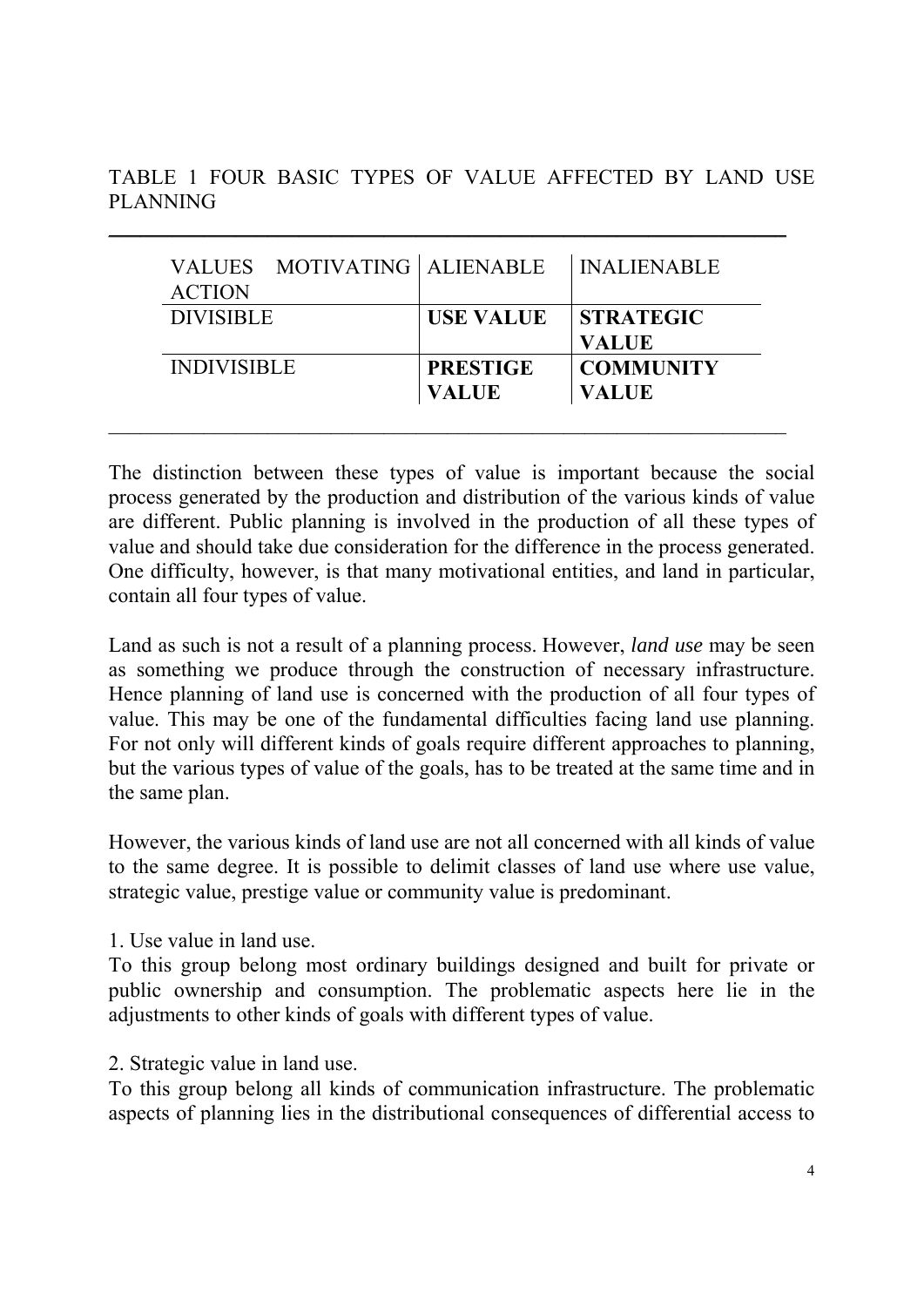areas containing other types of value as well as the dynamic consequences of timing and sequences of communication infrastructure projects.

3. Prestige value in land use.

To this group belong all kinds of infrastructure with prestige symbols. Mostly it will be public buildings and monuments. The problematic aspects here both lie in finding the proper balance between conservation and transformation and in designing structures with new symbols. The creation of new prestige symbols always has consequences for old symbols.

4. Community value in land use.

To this group belong all kids of visual or emotional characteristics of areas. For planning there are problematic aspects both in the creation of specified characteristics and in the preservation of specified qualities of an existing area.

### **Making decisions on land use.**

Decisions on land use are decisions on flows of income. This is at the heart of the value of areas. Who gets control of the value ultimately commands a resource with consequences for his or her income. Elsewhere I have discussed how problems generated by differential access to the income generating potential of areas may contribute to a concept of private property as a device for controlling conflicts over access to land (Berge 1983) .

The income generating potential of an area is almost exclusively determined by use value and strategic value. Only rarely can prestige value be converted to money, and community value cannot be converted at all.

The market value of an area, on the other hand, is often heavily affected by prestige and community value. This leads up to a distinction between land considered as an income-generating asset, and land considered as an object for profit making transactions. Particularly where prestige value is important (e.g. urban areas) or where community value is important (e.g. some rural districts), profit making transactions on the one hand and land valuations based on community/prestige components on the other hand tends to affect the land market unfavorably with regard to income generating processes. This at least assures a steady flow of conflicts related to decisions on land use.

If we look at land use decisions in a broader context, it seems to confirm a general tendency for societies: the more important to the survival of the society an issue is, the more complex the decision making process on that issue will be. The decision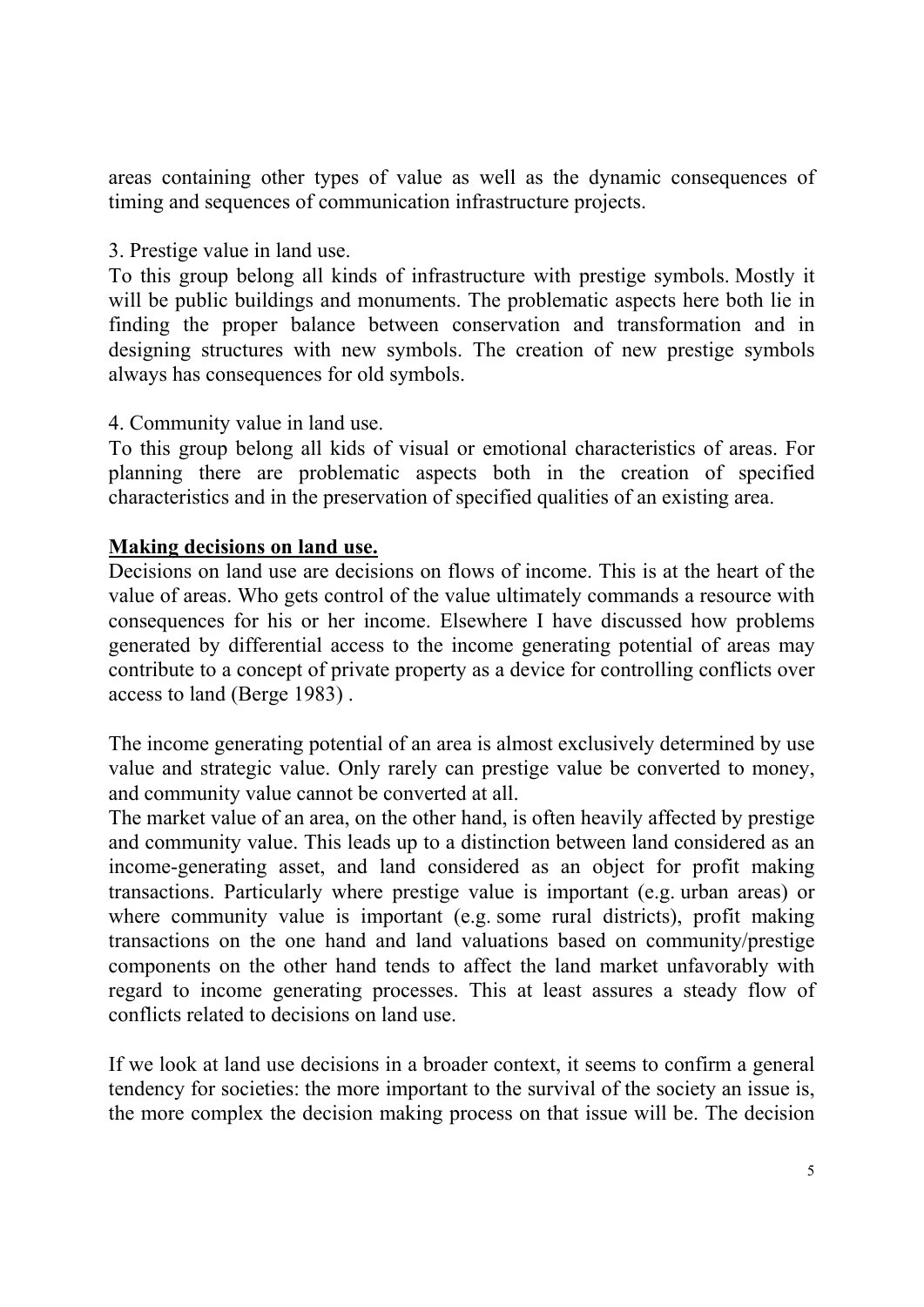making process is then taken to be the sum total of all processes affecting the outcome. Since the society is an ongoing concern with an established land use, the decision to continue the existing land use is not interesting unless challenged by someone who wants to change the land use. The decision making process therefore is focused around decisions on changing land use.

A simple description of how an agent goes about acquiring a parcel of land, obtaining the proper public signatures, and transforming the parcel to suit the intended activities, is just a point of departure for asking questions. Such as: 1) Which factors have shaped the motivations of the actor?, 2) Which factors have contributed to the precise shape of the public controls?, and 3) How will consequences of particular changes of land use affect the ongoing process of land use decisions? But even in the simple description of what an actor has to do to change an existing land use, the complexities of the processes involved are apparent.

### **How to change land use in Norway: the actor level.**

If an actor wants to initiate changes in the use of a parcel of land, the first step is to acquire legal title to the land. Legal title to an area may appear in several forms with varying degrees of control over the possible changes: 1) Full ownership gives the highest degree of control to the holder of the title. Still several laws circumscribe the decisions. 2) Leasing of land for a long period of time may give approximately the same possibilities for changing the land use as full ownership, but may further be circumscribed by the leasing contract. 3) Renting land for shorter periods usually gives poor possibilities for changing the land use substantially. Even if the contract does nothing to limit changes, the economics of the process will severely circumscribe the possibilities.

One of the key areas of the decision making process is the process of gaining title to land. Here there has evolved a complex game between landowner, developer, and public authorities. Experiences have shown that ownership and control of transfers of title are not sufficient control institutions for urban-industrial societies (Berge 1983). $^{2}$ 

Having acquired such title to the land that the intended changes in its use is not prevented; the second step is to apply to the municipal building council for

<sup>&</sup>lt;sup>2</sup> It is interesting to note that one of the laws designed to control transfers of title to land, the "concession act", makes it possible to discriminate between buyers according to motive for buying (see § 7 in LOV-1974-05-31-19, The Concession Act).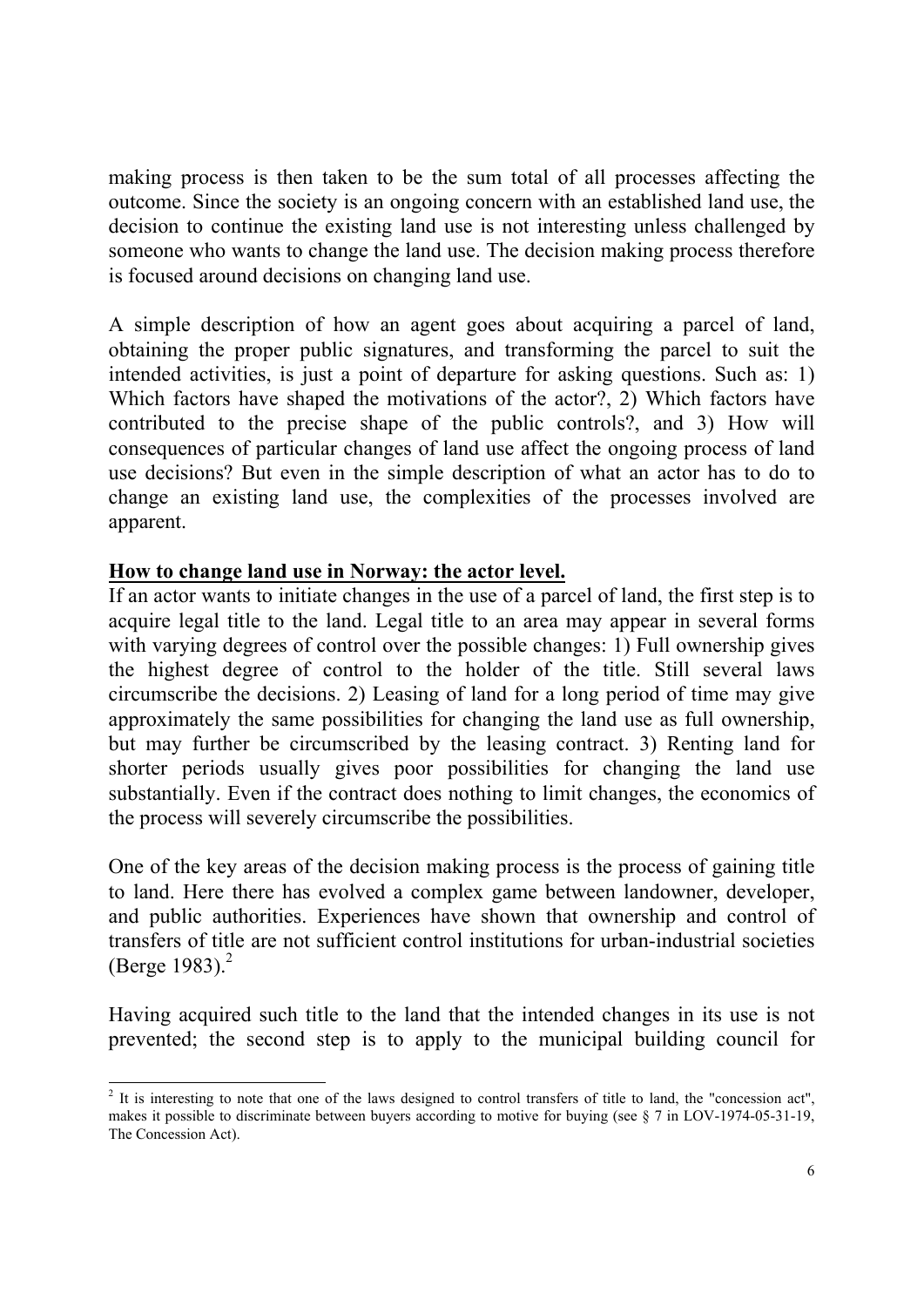permission to construct the necessary infrastructure. This initiates the following procedure:

First, it is determined whether the intended use of the land is in accord with the land use plan and/or zoning regulations of the municipality. If that is the case, a detailed land use plan of the area has to be evaluated. The most important considerations concern: a) access to the area for necessary traffic, and how this affects neighbours, b) supply of water and electricity, c) removal of sewage, and d) any comments or protests from neighbours. If the plan meets stated requirements, permission to construct according to submitted plans is given.

If permission for one reason or another cannot be given, another game between landowner/developer and public authorities/political constituency may start. The outcome is affected by several factors. In so far as the proposed change in land use only affects the use value or the strategic value of the land the following figure from Goodchild and Munton (1985, 13) gives a valid summary of important factors also for Norway:



Source: Goodchild and Munton (1985, 13)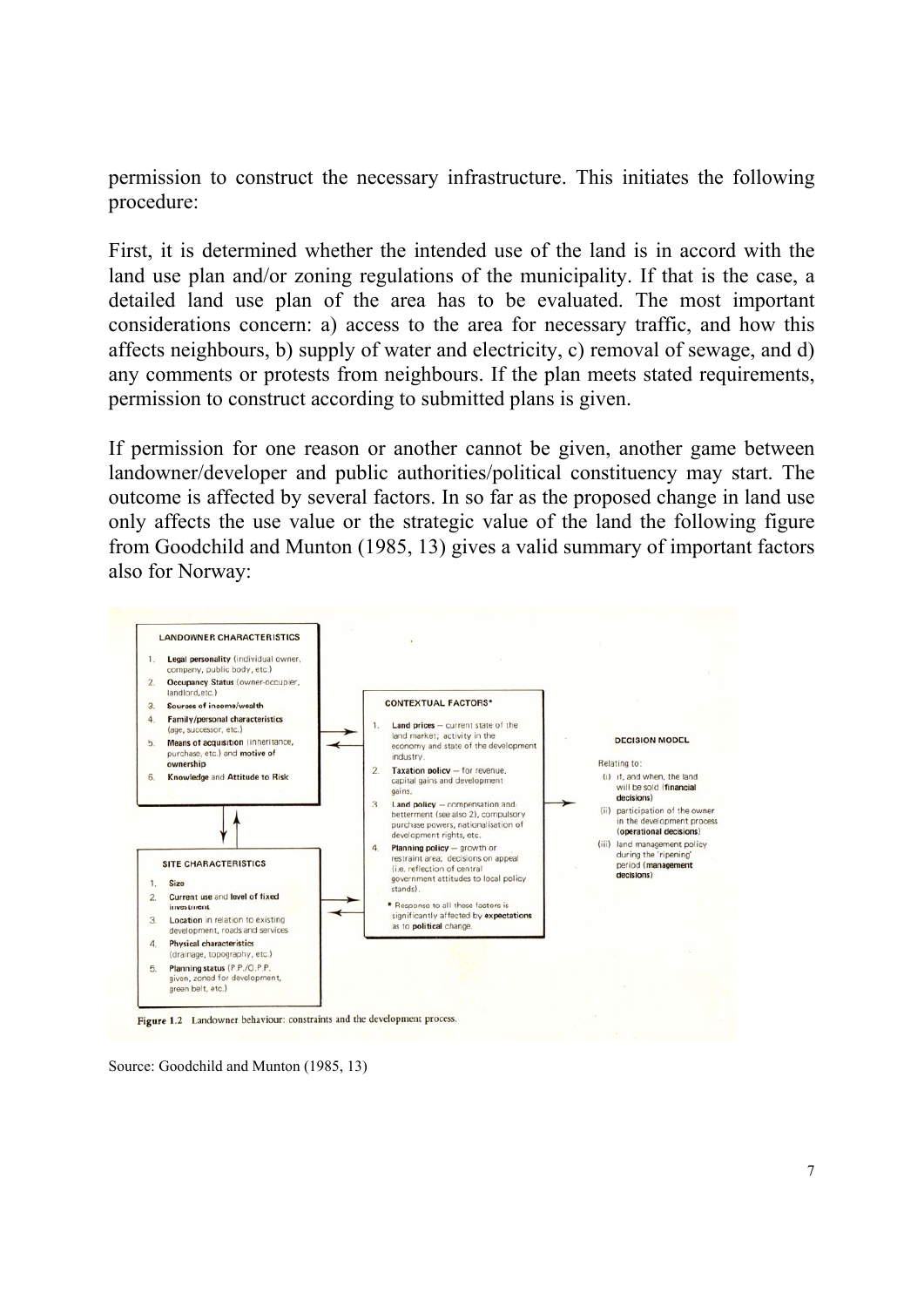If the land use changes also affect the prestige value or the community value of the land, the scheme ought to be extended to include factors like:

#### SITE CHARACTERISTICS:

6. Symbol content (referring to prestige or community, relations between symbol function, site and scenic totality)

7. Symbol benefit (who benefits from the inalienable values of the site?)

### CONTEXTUAL FACTORS:

5. Culture (valuation of symbol content is culturally determined,

6. Distribution of power (priorities among mutually exclusive goals may be determined by strategic considerations on the distribution of power)

In any case the processes where the landowner/developer is directly involved is only the first level on which land use decisions may be considered.

At the next level, we may consider the activities of the system responsible actors: The elected assemblies of municipality, county, and state.

#### **How to change land use in Norway: the system level.**

In a democracy, the elected officers of the municipality, county, and state are vested with authority to decide on matters deemed important to the functioning and long-term survival of the society. A society is not any kind of organization. Hence, the municipality, the county, or the state is not any kind of actor. It seems useful to distinguish them as system responsible actors.

At the municipal level, a large fraction of decisions and perhaps a major part of the time is spent on land use issues; for example discussions of the zoning principles to be used in the next version of the municipal land use plan, the sale of a publicly owned house, or the dispensation from a general rule for waste disposal. Even budget allotments for municipal services or maintenance of buildings have an impact over time.

The reasons for the importance of land use at the local level are both the immense importance of land use for the distribution of income and the many "external economies" of activities in terms of land values (Berge 1983) . In order to fulfil its role as system responsible actor the municipality has to engage both in the game over the distribution of title to land and in the game over the right to develop the land.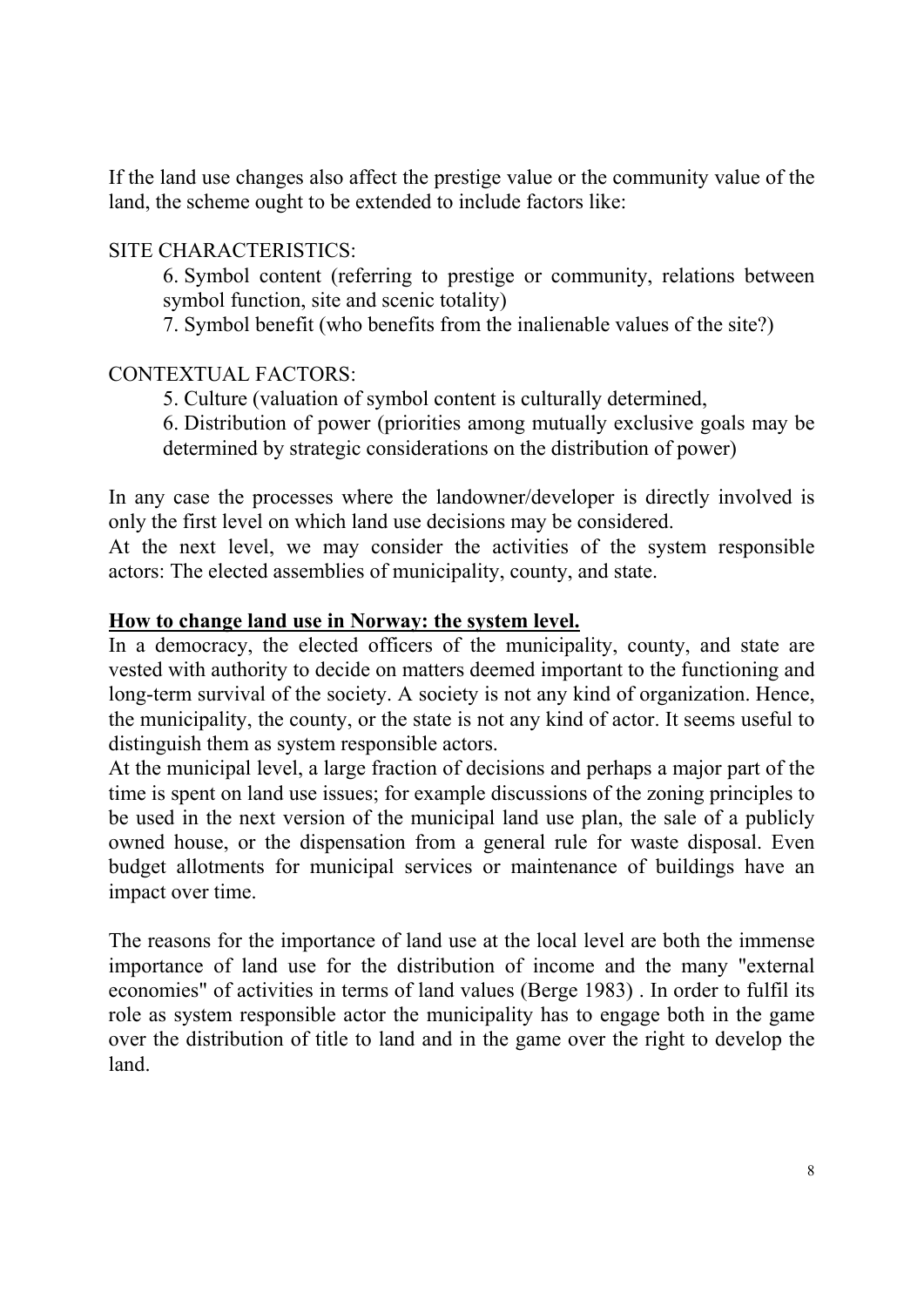For the state, the involvement is more indirect. Primarily it consists of giving laws. Secondarily they affect land use through the allocation of money to different purposes. Priorities between e.g. energy conservation and hydroelectric power plant construction obviously have consequences for land use. It is however, as maker of laws the state is most important. If we try to classify the various laws primarily occupied with land use control, one can say that the laws of farmland and woodland primarily are concerned with the use value of land in rural areas while the planning and building law primarily is concerned with the use value of urban land. The road law is concerned with the strategic value of land (both urban and rural). Of laws concerned with the prestige value or community value of the land there are some special laws like the "odelslov" (the law of allodial rights) and the law of historical monuments, which may be said to be concerned with community value. The "odelslov" which is concerned with the symbolic relations between a family and a particular piece of land (the community value of the land for the family). The law of historical monuments are concerned with the symbolic relation between the nation and its history as this can be read from characteristics of the land (the community value of land for the nation).

Since community value is inalienable and indivisible, it is a question of protection of the value. Redistributional questions cannot be addressed, and processes vesting such value in land are poorly understood. Hence, nothing much can be done in the direction of regulating them.

The processes generating the prestige value of an area are better understood. Largely it comes as secondary effects of the general processes of distributing prestige in a society (Goode 1978). In general, prestige must be considered inalienable. However, as far as land becomes a symbol of prestige, prestige becomes alienable. There seems to be no laws concerned with the production and distribution of prestige value in land. There are, however, processes transforming prestige values into community value.

An interesting aspect both of states when laws are constructed and of municipalities (and courts) when laws are interpreted, is the relation between culture and law. As maintained elsewhere (Berge 1983) there are few areas where the connection between a culture and society are as easily visible as in the land use control system. In many instances, the logical requirements of a control system adapted to an urban society will be in conflict with the established culture where the rural control system is an integrated part. The causal chain goes from cultural values to laws and interpretations of laws to functional and distributional problems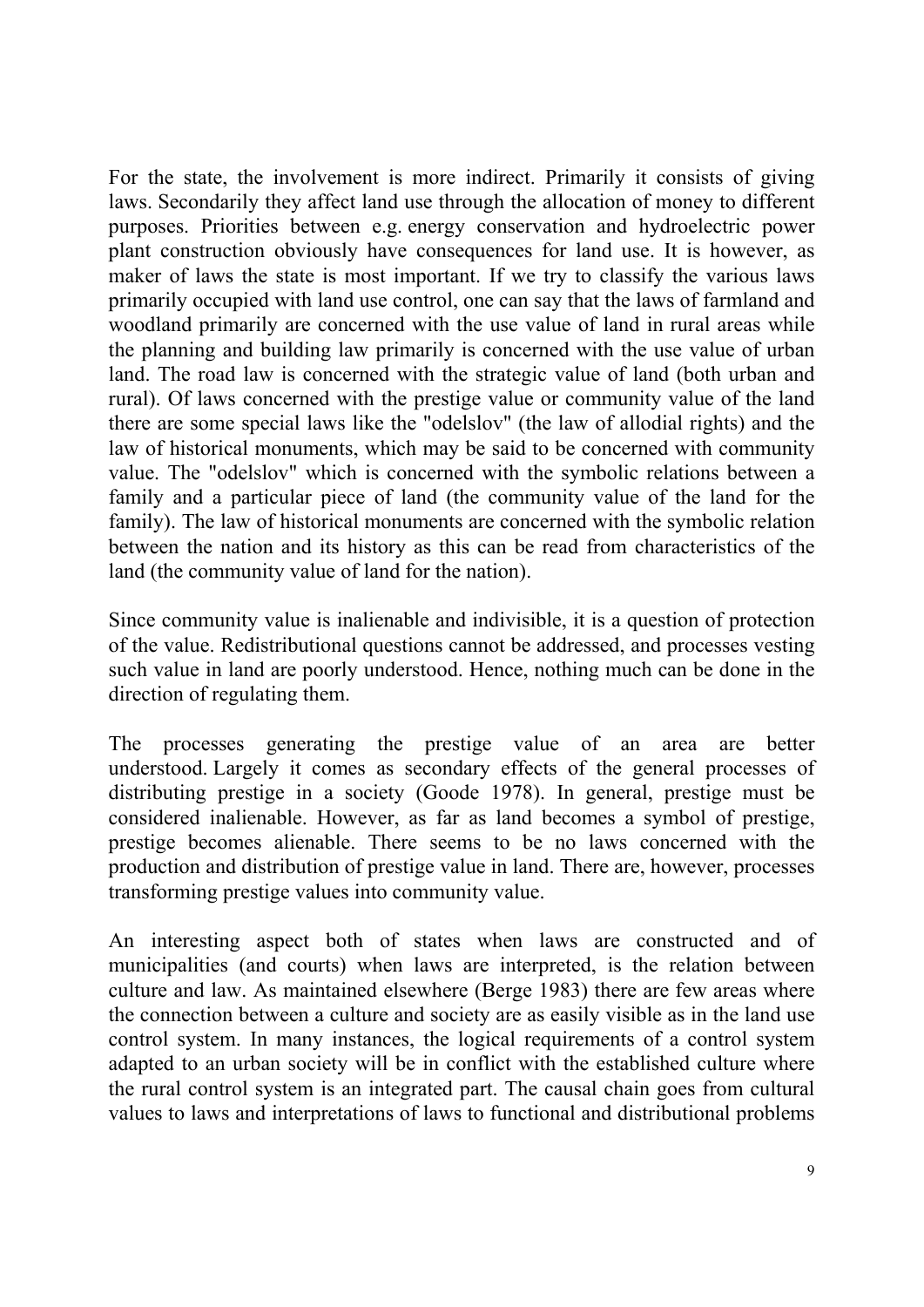for the society. Planners charged with the provision of workable solutions for the problems experienced are also marked by their cultural heritage. However, even if they were able to see the total problem, they would be unable to solve the basic problem of inconsistency between political priorities and societal practices.

The preference scale of the system responsible actor is not pointing in any one direction of development. However, compromises may lead the development in directions no one had foreseen, let alone wanted. One reason for this is found on a third level of factors affecting land use decisions.

## **Land Use Decisions - the civilization level.**

In broad terms, one may distinguish between technology, organization, and population as factors affecting the decision making of actors rather independently of what the single system responsible actor decides even at the state level. One may think of these factors as constraining circumstances or perhaps better as passive forces channelling the decisions of the various actors at different systems levels.

The development of science and technology is not controlled by any one actor (whether system responsible or not). It develops as an open non-actor system. The development changes the distribution of resources by changing what is a resource or the value of it. It causes changes in activities and creates new ways of utilizing land. This creates premises the various actors deciding on land use has to take into account.

This development affects land use directly both through development of new transportation technology (e.g. permitting new types of settlements) and through the transformation of productive activities (e.g. by changing economies of location). This has often rather direct implications for existing organizational practices and presents the premises households has to adapt to in their task of reproducing the population.

Increasing numbers of people also is a continuous pressure for more intensive utilization of land. But population distribution and the consequent demand for land is perhaps more affected by technology (e.g. in transportation and housing) and organizational development (the management of urban societies) than of increasing numbers of people per se.

At this general level, organization has two main consequences for social systems. It helps societies produce and distribute values, and it helps society direct motivations and overcome aggregation problems caused by spatial and temporal mismatching of aggregate demand and aggregate supply of motivational entities. The impact of organization on land use cannot easily be separated from the impact of population and technology. At least theoretically, there would seem to be, for a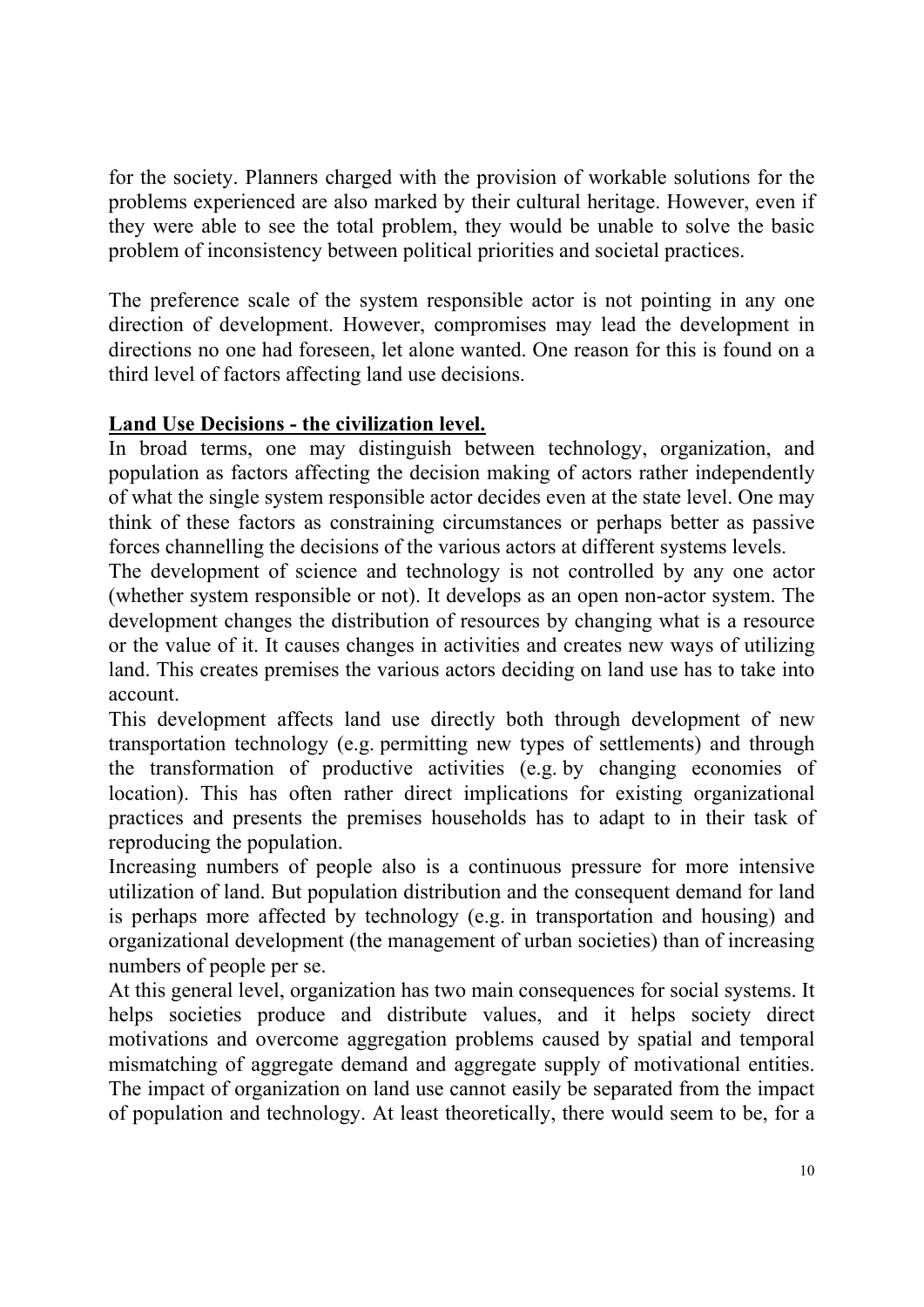given technology and regional distribution of population, a wide margin for choosing among different patterns of housing with important consequences for land uses. The intervening variable between what is theoretically possible and what is democratically feasible is culture.

In addition, if the choice of one type of land use pattern is indisputably given by cultural attitudes and valuations, the choice will constrain the organizational framework of the society. Once established, the land use pattern and organizational setup will reinforce each other in a functional link (Stinchcombe 1968), see figure below. The tensions (T) brought to bear on the given land use pattern changes it only marginally since the system (S) will change the organization of land use control in order to maintain the existing land use pattern (figure below: H= homeostatic variable) as nearly unchanged as possible. To pick out the group of actors benefitting from the existing land use structure is easy enough. The difficult part in establishing the functional link is to prove the conservative nature of changes in land use control structures and that the conservative nature of the changes to some extent are unintended by those having the final word on them. Again, culture may be a major factor in the process by making the existing land use pattern evident beyond questioning and the distributional consequences just.



External factors like population, organization, and technology may in the long run be the main determinants of land use. In the short run, however, the land use controls designed by system responsible actors and the battles fought by developers over 1) the right to gain title to land, and 2) the right to develop the land, constitutes the problems planners and public have to deal with.

#### **Cultural factors in land use decisions.**

Culture is at the borderline between the civilization level and the system level. The formation of nation states had as one goal to encompass a cultural area within the borders of one state. It never quite achieved this and today the internationalization